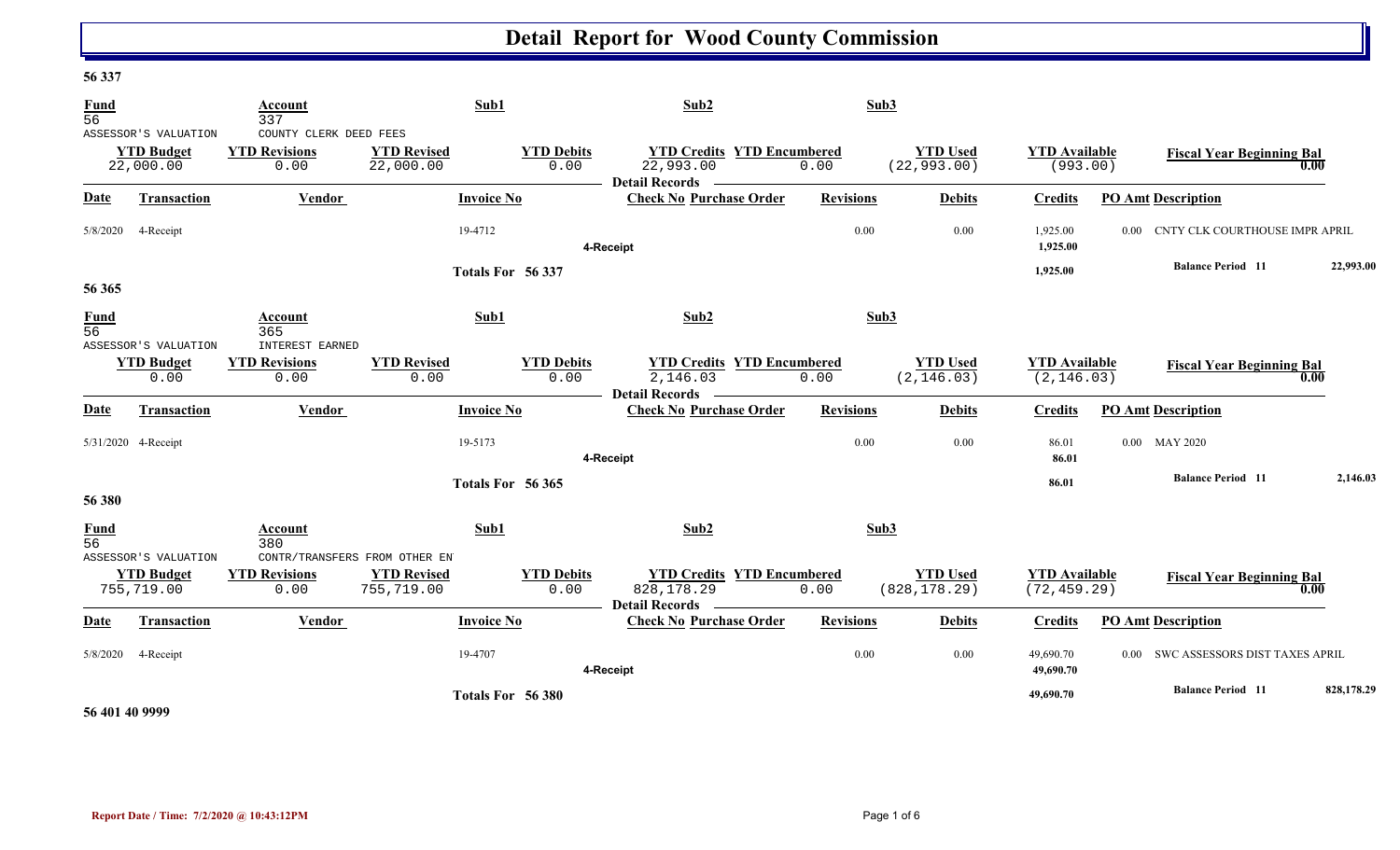| <b>Fund</b><br>$\overline{56}$ |                                                                                     | Account<br>401                                                              |                                  | Sub1<br>40                                             | Sub2<br>9999                                                                                                          | Sub3                 |                                  |                                   |                      |                                                                                                           |            |
|--------------------------------|-------------------------------------------------------------------------------------|-----------------------------------------------------------------------------|----------------------------------|--------------------------------------------------------|-----------------------------------------------------------------------------------------------------------------------|----------------------|----------------------------------|-----------------------------------|----------------------|-----------------------------------------------------------------------------------------------------------|------------|
|                                | ASSESSOR'S VALUATION<br><b>YTD</b> Budget<br>0.00                                   | COUNTY COMMISSION<br><b>YTD Revisions</b><br>0.00                           | <b>YTD Revised</b><br>0.00       | CONTRACTURAL SERVICES<br><b>YTD Debits</b><br>7,100.12 | CREDIT CARD CLEARING<br><b>YTD Credits YTD Encumbered</b><br>$7,100.\overline{12}$<br><b>Detail Records</b><br>$\sim$ | 0.00                 | <b>YTD Used</b><br>0.00          | <b>YTD</b> Available              | 0.00                 | <b>Fiscal Year Beginning Bal</b>                                                                          | 0.00       |
| Date                           | Transaction                                                                         | Vendor                                                                      |                                  | <b>Invoice No</b>                                      | <b>Check No Purchase Order</b>                                                                                        | <b>Revisions</b>     | <b>Debits</b>                    | <b>Credits</b>                    |                      | <b>PO Amt Description</b>                                                                                 |            |
|                                | 5/14/2020 2-Invoice                                                                 | FIFTH THIRD BANK                                                            |                                  | 2020051356                                             | 6507<br>2-Invoice                                                                                                     | 0.00                 | 106.73<br>106.73                 | 0.00                              |                      | 0.00 PURCHASE CARD                                                                                        |            |
|                                | 5/14/2020 5-Journal Entry<br>5/14/2020 5-Journal Entry<br>5/14/2020 5-Journal Entry | OFFICE DEPOT<br><b>SAM'S CLUB</b><br>WALL STREET JOURNAL & B 20200513018001 |                                  | 20200513072001<br>20200513065001                       | <b>5-Journal Entry</b>                                                                                                | 0.00<br>0.00<br>0.00 | 0.00<br>0.00<br>0.00             | 51.78<br>15.96<br>38.99<br>106.73 | 0.00<br>0.00<br>0.00 | DON GRIMM-3789-OFFICE DEPOT #408<br>DON GRIMM-3789-SAMS CLUB #6373<br>ANDY HARTLEBEN-3706-D J WALL-ST-JOU |            |
| 56 407 10 103                  |                                                                                     |                                                                             |                                  | Totals For 56 401 40 9999                              |                                                                                                                       |                      | 106.73                           | 106.73                            |                      | <b>Balance Period 11</b>                                                                                  | 0.00       |
| <b>Fund</b><br>56              |                                                                                     | Account<br>407                                                              |                                  | Sub1<br>10                                             | Sub2<br>103                                                                                                           | Sub3                 |                                  |                                   |                      |                                                                                                           |            |
|                                | ASSESSOR'S VALUATION<br><b>YTD Budget</b><br>434,600.00                             | ASSESSOR'S VALUATION<br><b>YTD Revisions</b><br>0.00                        | <b>YTD Revised</b><br>434,600.00 | PERSONAL SERVICES<br><b>YTD Debits</b><br>356,788.57   | SALARIES-DEPUTIES<br><b>YTD Credits YTD Encumbered</b><br>0.00<br><b>Detail Records</b>                               | 0.00                 | <b>YTD Used</b><br>(356, 788.57) | <b>YTD</b> Available<br>77,811.43 |                      | <b>Fiscal Year Beginning Bal</b>                                                                          | 0.00       |
| Date                           | <b>Transaction</b>                                                                  | Vendor                                                                      |                                  | <b>Invoice No</b>                                      | <b>Check No Purchase Order</b>                                                                                        | <b>Revisions</b>     | <b>Debits</b>                    | <b>Credits</b>                    |                      | <b>PO Amt Description</b>                                                                                 |            |
| 5/6/2020                       | 2-Invoice                                                                           | <b>GENERAL COUNTY FUNDS</b>                                                 |                                  | 05062020                                               | 6501<br>2-Invoice                                                                                                     | 0.00                 | 34,675.02<br>34,675.02           | 0.00                              |                      | 0.00 SALARY                                                                                               |            |
| 56 407 10 104                  |                                                                                     |                                                                             |                                  | Totals For 56 407 10 103                               |                                                                                                                       |                      | 34,675.02                        |                                   |                      | <b>Balance Period 11</b>                                                                                  | 356,788.57 |
| <b>Fund</b><br>$\overline{56}$ | ASSESSOR'S VALUATION                                                                | Account<br>407<br>ASSESSOR'S VALUATION                                      |                                  | Sub1<br>10<br>PERSONAL SERVICES                        | Sub2<br>104<br>SOCIAL SECURITY                                                                                        | Sub3                 |                                  |                                   |                      |                                                                                                           |            |
|                                | <b>YTD Budget</b><br>32,000.00                                                      | <b>YTD Revisions</b><br>0.00                                                | <b>YTD Revised</b><br>32,000.00  | <b>YTD Debits</b><br>25, 355.80                        | <b>YTD Credits YTD Encumbered</b><br>0.00<br><b>Detail Records</b>                                                    | 0.00                 | <b>YTD Used</b><br>(25, 355.80)  | <b>YTD</b> Available<br>6,644.20  |                      | <b>Fiscal Year Beginning Bal</b>                                                                          | 0.00       |
| Date                           | <b>Transaction</b>                                                                  | Vendor                                                                      |                                  | <b>Invoice No</b>                                      | <b>Check No Purchase Order</b>                                                                                        | <b>Revisions</b>     | <b>Debits</b>                    | <b>Credits</b>                    |                      | <b>PO Amt Description</b>                                                                                 |            |
| 5/6/2020                       | 2-Invoice                                                                           | GENERAL COUNTY FUNDS                                                        |                                  | 05062020                                               | 6501<br>2-Invoice                                                                                                     | 0.00                 | 2,461.10<br>2,461.10             | 0.00                              | $0.00\,$             | <b>SOCIAL SECURITY</b>                                                                                    |            |
| 56 407 10 105                  |                                                                                     |                                                                             |                                  | Totals For 56 407 10 104                               |                                                                                                                       |                      | 2,461.10                         |                                   |                      | <b>Balance Period</b> 11                                                                                  | 25,355.80  |

U,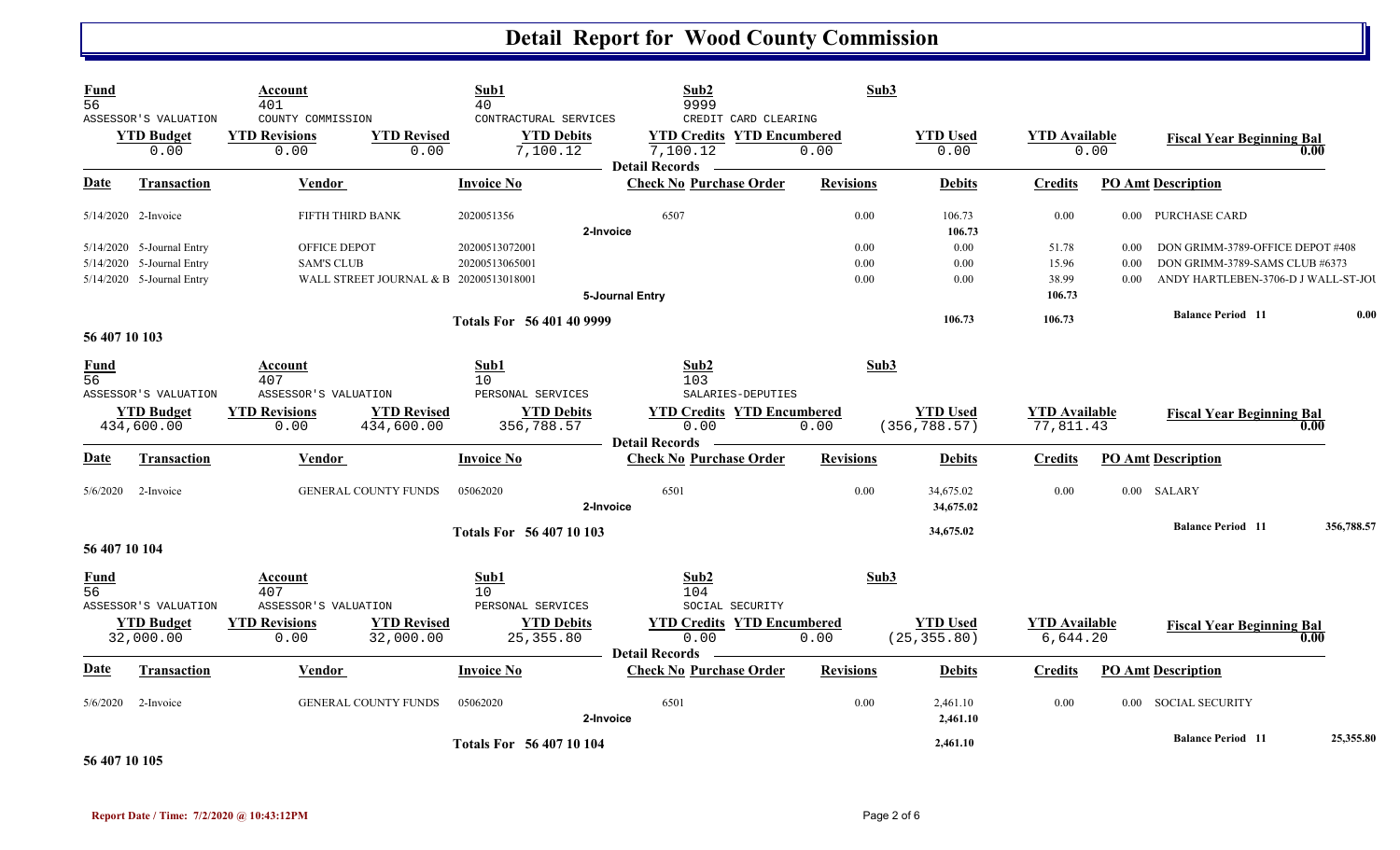| $\frac{Fund}{56}$              |                                                         | Account<br>407                                                                | Sub1<br>10                                                                                               | Sub2<br>105                                                                             | Sub3             |                                  |                                   |                                       |            |  |
|--------------------------------|---------------------------------------------------------|-------------------------------------------------------------------------------|----------------------------------------------------------------------------------------------------------|-----------------------------------------------------------------------------------------|------------------|----------------------------------|-----------------------------------|---------------------------------------|------------|--|
|                                | ASSESSOR'S VALUATION<br><b>YTD Budget</b><br>185,000.00 | ASSESSOR'S VALUATION<br><b>YTD Revisions</b><br>0.00<br>185,000.00            | PERSONAL SERVICES<br><b>YTD Revised</b><br><b>YTD Debits</b><br>133,690.31                               | INSURANCE PREMIUM<br><b>YTD Credits YTD Encumbered</b><br>0.00<br><b>Detail Records</b> | 0.00             | <b>YTD Used</b><br>(133, 690.31) | <b>YTD Available</b><br>51,309.69 | <b>Fiscal Year Beginning Bal</b>      | 0.00       |  |
| Date                           | <b>Transaction</b>                                      | <b>Vendor</b>                                                                 | <b>Invoice No</b>                                                                                        | <b>Check No Purchase Order</b>                                                          | <b>Revisions</b> | <b>Debits</b>                    | <b>Credits</b>                    | <b>PO Amt Description</b>             |            |  |
| 5/6/2020                       | 2-Invoice                                               | <b>GENERAL COUNTY FUNDS</b>                                                   | 05062020                                                                                                 | 6501<br>2-Invoice                                                                       | 0.00             | 12,408.04<br>12,408.04           | 0.00                              | 0.00 HEALTH INSURANCE                 |            |  |
| 56 407 10 106                  |                                                         |                                                                               | <b>Totals For 56 407 10 105</b>                                                                          |                                                                                         |                  | 12,408.04                        |                                   | <b>Balance Period</b> 11              | 133,690.31 |  |
| <b>Fund</b><br>$\overline{56}$ | ASSESSOR'S VALUATION                                    | Account<br>407<br>ASSESSOR'S VALUATION                                        | Sub1<br>10<br>PERSONAL SERVICES                                                                          | Sub2<br>106<br>RETIREMENT                                                               | Sub3             |                                  |                                   |                                       |            |  |
|                                | <b>YTD Budget</b><br>50,000.00                          | <b>YTD Revisions</b><br>0.00<br>50,000.00                                     | <b>YTD Revised</b><br><b>YTD Debits</b><br>35, 348.08                                                    | <b>YTD Credits YTD Encumbered</b><br>0.00<br><b>Detail Records</b>                      | 0.00             | <b>YTD Used</b><br>(35, 348.08)  | <b>YTD Available</b><br>14,651.92 | <b>Fiscal Year Beginning Bal</b>      | 0.00       |  |
| Date                           | <b>Transaction</b>                                      | Vendor                                                                        | <b>Invoice No</b>                                                                                        | <b>Check No Purchase Order</b>                                                          | <b>Revisions</b> | <b>Debits</b>                    | <b>Credits</b>                    | <b>PO Amt Description</b>             |            |  |
| 5/6/2020                       | 2-Invoice                                               | GENERAL COUNTY FUNDS                                                          | 05062020                                                                                                 | 6501<br>2-Invoice                                                                       | 0.00             | 3,461.35<br>3,461.35             | 0.00                              | HEALTH INSURANCE<br>0.00 <sub>1</sub> |            |  |
| 56 407 40 211                  |                                                         |                                                                               | Totals For 56 407 10 106                                                                                 |                                                                                         |                  | 3,461.35                         |                                   | <b>Balance Period</b> 11              | 35,348.08  |  |
| <b>Fund</b><br>$\overline{56}$ |                                                         | Account<br>407                                                                | Sub1<br>40                                                                                               | Sub2<br>211                                                                             | Sub3             |                                  |                                   |                                       |            |  |
|                                | ASSESSOR'S VALUATION<br><b>YTD Budget</b><br>1,700.00   | ASSESSOR'S VALUATION<br><b>YTD Revisions</b><br>0.00                          | CONTRACTURAL SERVICES<br><b>YTD Revised</b><br><b>YTD Debits</b><br>1,700.00<br>1,764.17                 | TELEPHONES<br><b>YTD Credits YTD Encumbered</b><br>0.00                                 | 0.00             | <b>YTD Used</b><br>(1, 764.17)   | <b>YTD</b> Available<br>(64.17)   | <b>Fiscal Year Beginning Bal</b>      | 0.00       |  |
| <b>Date</b>                    | <b>Transaction</b>                                      | Vendor                                                                        | <b>Invoice No</b>                                                                                        | <b>Detail Records</b><br><b>Check No Purchase Order</b>                                 | <b>Revisions</b> | <b>Debits</b>                    | <b>Credits</b>                    | <b>PO Amt Description</b>             |            |  |
| $5/12/2020$ 2-Invoice          |                                                         | <b>VERIZON WIRELESS</b>                                                       | 9852164406                                                                                               | 6506<br>2-Invoice                                                                       | 0.00             | 207.78<br>207.78                 | 0.00                              | 522002306-00001<br>$0.00\,$           |            |  |
| 56 407 40 212                  |                                                         |                                                                               | Totals For 56 407 40 211                                                                                 |                                                                                         |                  | 207.78                           |                                   | <b>Balance Period</b> 11              | 1,764.17   |  |
| $\frac{Fund}{56}$              | ASSESSOR'S VALUATION<br><b>YTD Budget</b><br>20,000.00  | <b>Account</b><br>407<br>ASSESSOR'S VALUATION<br><b>YTD Revisions</b><br>0.00 | Sub1<br>40<br>CONTRACTURAL SERVICES<br><b>YTD Revised</b><br><b>YTD Debits</b><br>20,000.00<br>14,704.94 | Sub2<br>212<br>PRINTING<br><b>YTD Credits YTD Encumbered</b><br>0.00                    | Sub3<br>0.00     | <b>YTD Used</b><br>(14, 704.94)  | <b>YTD Available</b><br>5,295.06  | <b>Fiscal Year Beginning Bal</b>      | 0.00       |  |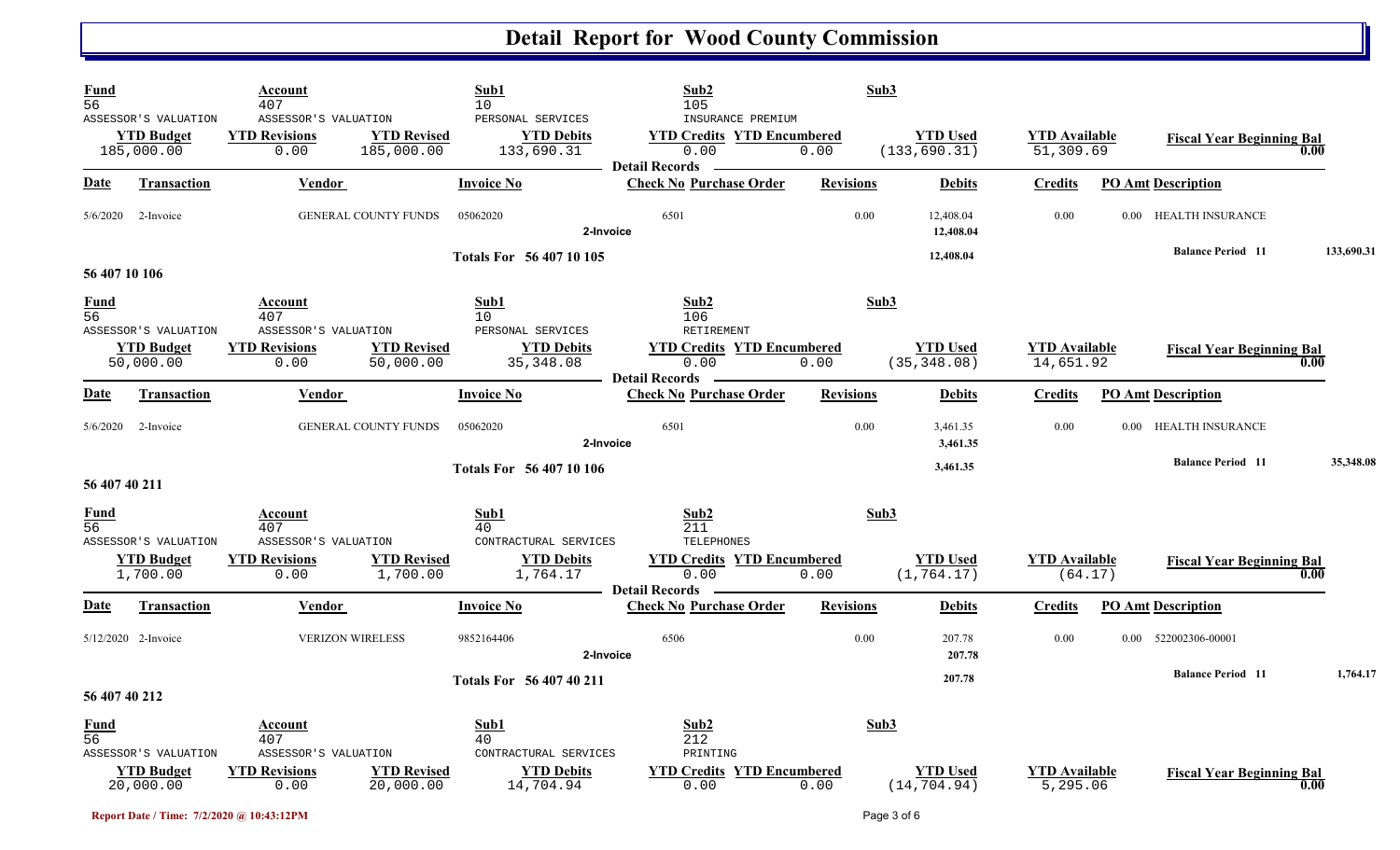|                       |                               |                               |                                 |                                 | Detail Records ______                     |                  |                                |                                  |          |                                          |           |
|-----------------------|-------------------------------|-------------------------------|---------------------------------|---------------------------------|-------------------------------------------|------------------|--------------------------------|----------------------------------|----------|------------------------------------------|-----------|
| Date                  | <b>Transaction</b>            | Vendor                        |                                 | <b>Invoice No</b>               | <b>Check No Purchase Order</b>            | <b>Revisions</b> | <b>Debits</b>                  | <b>Credits</b>                   |          | <b>PO Amt Description</b>                |           |
|                       | $5/12/2020$ 2-Invoice         |                               | CHAPMAN PRINTING CO. INC 073523 |                                 | 6503                                      | 0.00             | 344.16                         | 0.00                             |          | 0.00 BUS CARDS 045647                    |           |
| 5/12/2020 2-Invoice   |                               |                               | CHAPMAN PRINTING CO. INC 073554 |                                 | 6503                                      | 0.00             | 482.10                         | 0.00                             | 0.00     | 045877                                   |           |
|                       |                               |                               |                                 | 2-Invoice                       |                                           |                  | 826.26                         |                                  |          |                                          |           |
|                       |                               |                               |                                 | <b>Totals For 56 407 40 212</b> |                                           |                  | 826.26                         |                                  |          | <b>Balance Period</b> 11                 | 14,704.94 |
| 56 407 40 216         |                               |                               |                                 |                                 |                                           |                  |                                |                                  |          |                                          |           |
| $\frac{Fund}{56}$     |                               | Account                       |                                 | Sub1                            | Sub2                                      | Sub3             |                                |                                  |          |                                          |           |
|                       | ASSESSOR'S VALUATION          | 407<br>ASSESSOR'S VALUATION   |                                 | 40<br>CONTRACTURAL SERVICES     | 216<br>M&R -EQUIPMENT                     |                  |                                |                                  |          |                                          |           |
|                       | <b>YTD Budget</b>             | <b>YTD Revisions</b>          | <b>YTD Revised</b>              | <b>YTD Debits</b>               | <b>YTD Credits YTD Encumbered</b>         |                  | <b>YTD Used</b>                | <b>YTD Available</b>             |          |                                          |           |
|                       | 2,750.00                      | 0.00                          | 2,750.00                        | 1,170.95                        | 0.00                                      | 0.00             | (1, 170.95)                    | 1,579.05                         |          | <b>Fiscal Year Beginning Bal</b><br>0.00 |           |
|                       |                               |                               |                                 |                                 | <b>Detail Records</b>                     |                  |                                |                                  |          |                                          |           |
| <u>Date</u>           | <b>Transaction</b>            | Vendor                        |                                 | <b>Invoice No</b>               | <b>Check No Purchase Order</b>            | <b>Revisions</b> | <b>Debits</b>                  | <b>Credits</b>                   |          | <b>PO Amt Description</b>                |           |
| $5/12/2020$ 2-Invoice |                               | <b>CWS</b>                    |                                 | 572323                          | 6504                                      | 0.00             | 49.34                          | 0.00                             |          | 0.00 WCC36                               |           |
|                       | 5/12/2020 2-Invoice           | <b>CWS</b>                    |                                 | 569184                          | 6504                                      | 0.00             | 49.34                          | 0.00                             | $0.00\,$ | WCC36                                    |           |
|                       | 5/29/2020 2-Invoice           | <b>CWS</b>                    |                                 | 575496                          | 6512                                      | 0.00             | 49.34                          | 0.00                             | $0.00\,$ | WCC36                                    |           |
|                       |                               |                               |                                 | 2-Invoice                       |                                           |                  | 148.02                         |                                  |          |                                          |           |
|                       |                               |                               |                                 | Totals For 56 407 40 216        |                                           |                  | 148.02                         |                                  |          | <b>Balance Period</b> 11                 | 1,170.95  |
| 56 407 40 217         |                               |                               |                                 |                                 |                                           |                  |                                |                                  |          |                                          |           |
| $\frac{Fund}{56}$     |                               | Account                       |                                 | Sub1                            | Sub2                                      | Sub3             |                                |                                  |          |                                          |           |
|                       |                               | 407                           |                                 | 40                              | 217                                       |                  |                                |                                  |          |                                          |           |
|                       | ASSESSOR'S VALUATION          | ASSESSOR'S VALUATION          |                                 | CONTRACTURAL SERVICES           | M&R-AUTOS & TRUCKS                        |                  |                                |                                  |          |                                          |           |
|                       | <b>YTD Budget</b><br>5,000.00 | <b>YTD Revisions</b><br>0.00  | <b>YTD Revised</b><br>5,000.00  | <b>YTD Debits</b><br>1,838.19   | <b>YTD Credits YTD Encumbered</b><br>0.00 | 0.00             | <b>YTD Used</b><br>(1, 838.19) | <b>YTD Available</b><br>3,161.81 |          | <b>Fiscal Year Beginning Bal</b><br>0.00 |           |
|                       |                               |                               |                                 |                                 | <b>Detail Records</b>                     |                  |                                |                                  |          |                                          |           |
| <b>Date</b>           | <b>Transaction</b>            | <b>Vendor</b>                 |                                 | <b>Invoice No</b>               | <b>Check No Purchase Order</b>            | <b>Revisions</b> | <b>Debits</b>                  | <b>Credits</b>                   |          | <b>PO Amt Description</b>                |           |
| $5/12/2020$ 2-Invoice |                               | <b>ADVANCE AUTO PARTS</b>     |                                 | 12560-280840                    | 6502                                      | 0.00             | 29.22                          | 0.00                             | $0.00\,$ | 477750                                   |           |
|                       | 5/12/2020 2-Invoice           | <b>ADVANCE AUTO PARTS</b>     |                                 | 12560-280872                    | 6502                                      | 0.00             | (19.03)                        | 0.00                             | $0.00\,$ | <b>RETURN</b>                            |           |
| 5/22/2020 2-Invoice   |                               | <b>C&amp;C SERVICE CENTER</b> |                                 | 04302020                        | 6508                                      | 0.00             | 4.00                           | 0.00                             | $0.00\,$ | WOOD CO ASSESSOR'S OFFICE                |           |
| 5/29/2020 2-Invoice   |                               | <b>ADVANCE AUTO PARTS</b>     |                                 | 12560-284970                    | 6511                                      | 0.00             | 55.64                          | 0.00                             | $0.00\,$ | 477750                                   |           |
|                       |                               |                               |                                 | 2-Invoice                       |                                           |                  | 69.83                          |                                  |          |                                          |           |
|                       |                               |                               |                                 | Totals For 56 407 40 217        |                                           |                  | 69.83                          |                                  |          | <b>Balance Period</b> 11                 | 1,838.19  |
| 56 407 40 222         |                               |                               |                                 |                                 |                                           |                  |                                |                                  |          |                                          |           |
|                       |                               | <b>Account</b>                |                                 | Sub1                            | Sub2                                      | Sub3             |                                |                                  |          |                                          |           |
| $\frac{Fund}{56}$     |                               | 407                           |                                 | 40                              | 222                                       |                  |                                |                                  |          |                                          |           |
|                       | ASSESSOR'S VALUATION          | ASSESSOR'S VALUATION          |                                 | CONTRACTURAL SERVICES           | DUES & SUBSCRIPTIONS                      |                  |                                |                                  |          |                                          |           |
|                       | <b>YTD Budget</b><br>500.00   | <b>YTD Revisions</b><br>0.00  | <b>YTD Revised</b><br>500.00    | <b>YTD Debits</b><br>577.04     | <b>YTD Credits YTD Encumbered</b><br>0.00 | 0.00             | <b>YTD Used</b><br>(577.04)    | <b>YTD Available</b><br>(77.04)  |          | <b>Fiscal Year Beginning Bal</b><br>0.00 |           |
|                       |                               |                               |                                 |                                 |                                           |                  |                                |                                  |          |                                          |           |

**Report Date / Time: 7/2/2020 @ 10:43:12PM** Page 4 of 6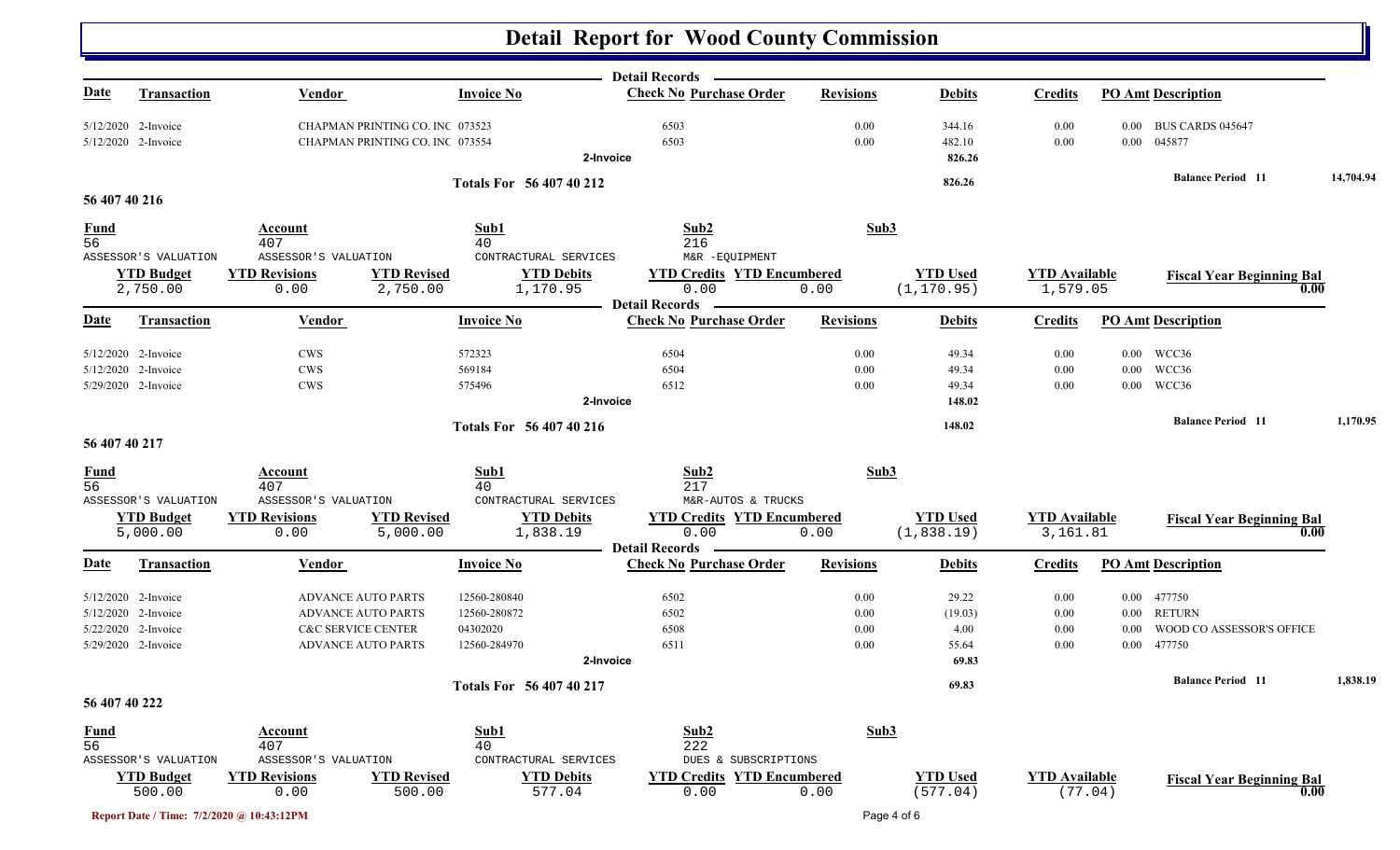|                   |                                           |                                              |                                        |                                            | <b>Detail Records</b>                                    |                  |                 |                      |          |                                     |          |
|-------------------|-------------------------------------------|----------------------------------------------|----------------------------------------|--------------------------------------------|----------------------------------------------------------|------------------|-----------------|----------------------|----------|-------------------------------------|----------|
| <b>Date</b>       | <b>Transaction</b>                        | Vendor                                       |                                        | <b>Invoice No</b>                          | <b>Check No Purchase Order</b>                           | <b>Revisions</b> | <b>Debits</b>   | <b>Credits</b>       |          | <b>PO Amt Description</b>           |          |
|                   | 5/14/2020 5-Journal Entry                 |                                              | WALL STREET JOURNAL & B 20200513018001 |                                            | 5-Journal Entry                                          | 0.00             | 38.99<br>38.99  | 0.00                 | $0.00\,$ | ANDY HARTLEBEN-3706-D J WALL-ST-JOU |          |
|                   |                                           |                                              |                                        | Totals For 56 407 40 222                   |                                                          |                  | 38.99           |                      |          | <b>Balance Period</b> 11            | 577.04   |
| 56 407 40 230     |                                           |                                              |                                        |                                            |                                                          |                  |                 |                      |          |                                     |          |
| $\frac{Fund}{56}$ |                                           | Account<br>407                               |                                        | Sub1<br>40                                 | Sub2<br>230                                              |                  | Sub3            |                      |          |                                     |          |
|                   | ASSESSOR'S VALUATION<br><b>YTD Budget</b> | ASSESSOR'S VALUATION<br><b>YTD Revisions</b> | <b>YTD Revised</b>                     | CONTRACTURAL SERVICES<br><b>YTD Debits</b> | CONTRACTED SERVICES<br><b>YTD Credits YTD Encumbered</b> |                  | <b>YTD Used</b> | <b>YTD</b> Available |          |                                     |          |
|                   | 22,000.00                                 | 0.00                                         | 22,000.00                              | 9,187.08                                   | 0.00                                                     | 0.00             | (9, 187.08)     | 12,812.92            |          | <b>Fiscal Year Beginning Bal</b>    | 0.00     |
|                   |                                           |                                              |                                        |                                            | <b>Detail Records</b>                                    |                  |                 |                      |          |                                     |          |
| <b>Date</b>       | <b>Transaction</b>                        | Vendor                                       |                                        | <b>Invoice No</b>                          | <b>Check No Purchase Order</b>                           | <b>Revisions</b> | <b>Debits</b>   | <b>Credits</b>       |          | <b>PO Amt Description</b>           |          |
|                   | 5/22/2020 2-Invoice                       |                                              | US BANK EQUIPMENT FINAN 411031925      |                                            | 6510                                                     | 0.00             | 207.75          | 0.00                 |          | 0.00 1306206                        |          |
|                   | 5/22/2020 2-Invoice                       |                                              | US BANK EQUIPMENT FINAN 413469750      |                                            | 6510                                                     | 0.00             | 228.53          | 0.00                 |          | 0.00 1306206                        |          |
|                   |                                           |                                              |                                        |                                            | 2-Invoice                                                |                  | 436.28          |                      |          |                                     |          |
|                   |                                           |                                              |                                        | Totals For 56 407 40 230                   |                                                          |                  | 436.28          |                      |          | <b>Balance Period 11</b>            | 9,187.08 |
| 56 407 55 341     |                                           |                                              |                                        |                                            |                                                          |                  |                 |                      |          |                                     |          |
| <b>Fund</b>       |                                           | Account                                      |                                        | Sub1                                       | Sub2                                                     |                  | Sub3            |                      |          |                                     |          |
| $\overline{56}$   | ASSESSOR'S VALUATION                      | 407<br>ASSESSOR'S VALUATION                  |                                        | 55<br>COMMODITIES                          | 341<br>SUPPLIES/MATERIALS                                |                  |                 |                      |          |                                     |          |
|                   | <b>YTD Budget</b>                         | <b>YTD Revisions</b>                         | <b>YTD Revised</b>                     | <b>YTD Debits</b>                          | <b>YTD Credits YTD Encumbered</b>                        |                  | <b>YTD Used</b> | <b>YTD Available</b> |          | <b>Fiscal Year Beginning Bal</b>    |          |
|                   | 16,000.00                                 | 0.00                                         | 16,000.00                              | 9,052.88                                   | 0.00                                                     | 0.00             | (9,052.88)      | 6,947.12             |          |                                     | 0.00     |
|                   |                                           |                                              |                                        |                                            | Detail Records —                                         |                  |                 |                      |          |                                     |          |
| <b>Date</b>       | <b>Transaction</b>                        | Vendor                                       |                                        | <b>Invoice No</b>                          | <b>Check No Purchase Order</b>                           | <b>Revisions</b> | <b>Debits</b>   | <b>Credits</b>       |          | <b>PO Amt Description</b>           |          |
|                   | 5/12/2020 2-Invoice                       |                                              | NOE OFFICE EQUIPMENT                   | 46417                                      | 6505                                                     | 0.00             | 750.00          | 0.00                 |          | 0.00 NOE-RED-5816                   |          |
|                   | 5/12/2020 2-Invoice                       |                                              | NOE OFFICE EQUIPMENT                   | 46948                                      | 6505                                                     | 0.00             | 182.00          | 0.00                 |          | 0.00 NOE-RED-5816                   |          |
|                   | 5/12/2020 2-Invoice                       |                                              | NOE OFFICE EQUIPMENT                   | 47275                                      | 6505                                                     | 0.00             | 600.00          | 0.00                 |          | 0.00 NOE-RED-5816                   |          |
|                   | 5/22/2020 2-Invoice                       |                                              | NOE OFFICE EQUIPMENT                   | 47364                                      | 6509                                                     | 0.00             | 6.00            | 0.00                 |          | 0.00 NOE-RED-5816                   |          |
|                   | 5/29/2020 2-Invoice                       |                                              | NOE OFFICE EQUIPMENT                   | 47858                                      | 6513                                                     | 0.00             | 13.98           | 0.00                 |          | 0.00 NOE-RED-5816                   |          |
|                   |                                           |                                              |                                        |                                            | 2-Invoice                                                |                  | 1,551.98        |                      |          |                                     |          |
|                   | 5/14/2020 5-Journal Entry                 | OFFICE DEPOT                                 |                                        | 20200513072001                             |                                                          | 0.00             | 51.78           | 0.00                 | 0.00     | DON GRIMM-3789-OFFICE DEPOT #408    |          |
|                   | 5/14/2020 5-Journal Entry                 | <b>SAM'S CLUB</b>                            |                                        | 20200513065001                             |                                                          | 0.00             | 15.96           | 0.00                 | $0.00\,$ | DON GRIMM-3789-SAMS CLUB #6373      |          |
|                   |                                           |                                              |                                        |                                            | 5-Journal Entry                                          |                  | 67.74           |                      |          |                                     |          |
|                   |                                           |                                              |                                        | Totals For 56 407 55 341                   |                                                          |                  | 1,619.72        |                      |          | <b>Balance Period 11</b>            | 9,052.88 |
| 56 407 55 343     |                                           |                                              |                                        |                                            |                                                          |                  |                 |                      |          |                                     |          |

**Report Date / Time: 7/2/2020 @ 10:43:12PM** Page 5 of 6